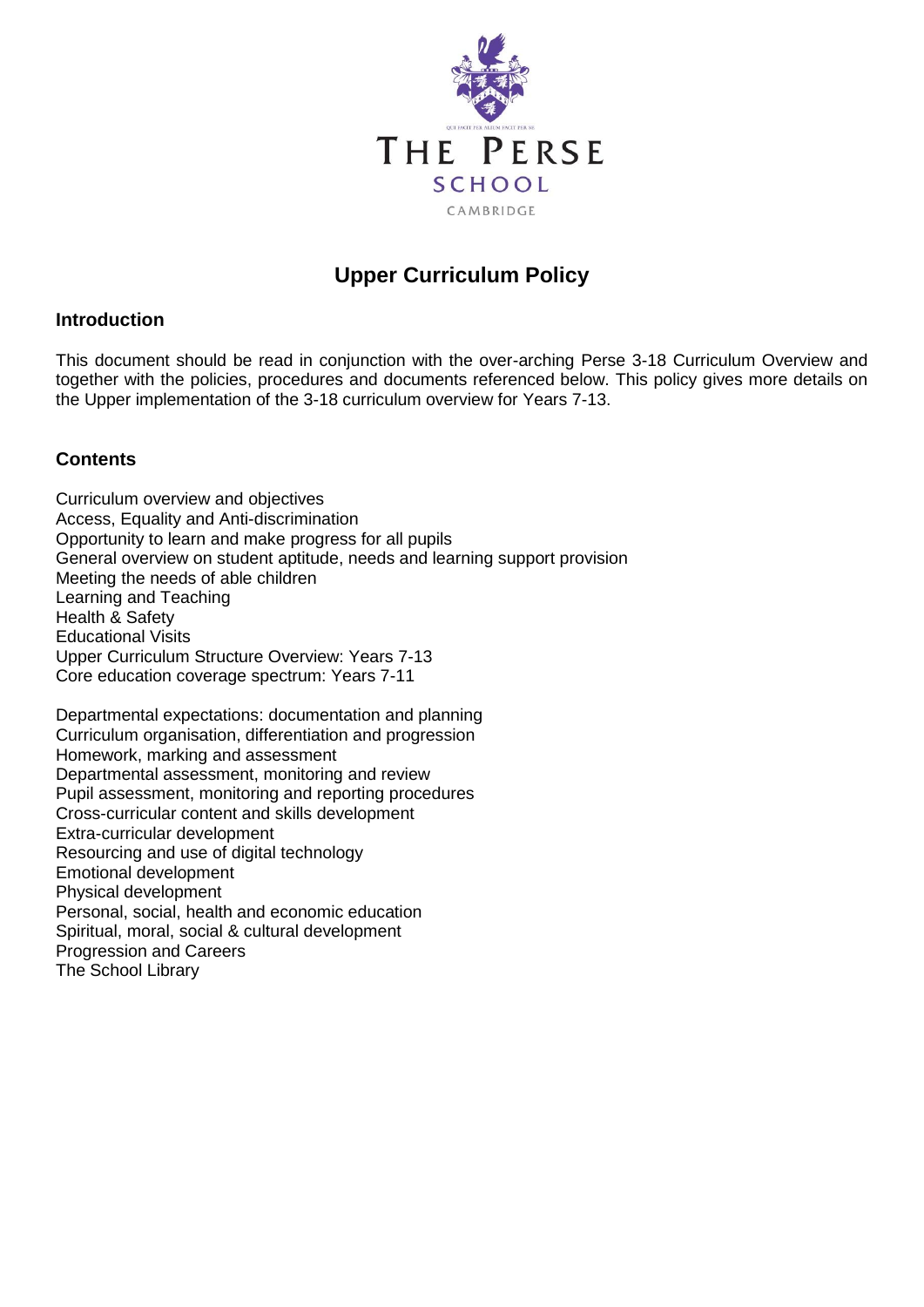# **Curriculum overview & objectives**

The Upper curriculum is designed to implement the aims of a Perse education, as specified in the 3-18 curriculum overview. At its heart, lies our school's vision and values:

#### School Vision:

The Perse's vision is:

#### **"To love learning and strive for the greater good"**

To realise this vision, The Perse will

- a. promote academic excellence through a challenging curriculum, outstanding teaching, intellectual curiosity and scholarship
- b. provide high quality pastoral care to meet individual needs, and support the development of happy, balanced and considerate pupils
- c. offer a rounded education, rich in rewarding extracurricular opportunities which develop life skills, character and perspective
- d. maintain a safe, well ordered, community in which pupils develop a strong moral framework, an understanding of the law, and an appreciation of the spiritual dimension to life
- e. value one another through a commitment to kindness, consideration, inclusion, equality and diversity
- f. value the environment by caring for our sites and acting sustainably
- g. provide high quality professional development for all staff to ensure ongoing personal and institutional improvement.
- h. finance means tested bursaries to ensure The Perse is accessible, and help those outside the School through outreach and charitable work

#### School Values:

Endeavour

- we aim high and challenge ourselves
- we try our best and are not afraid of making mistakes

Intellectual curiosity and scholarship

- we love learning, thinking deeply and being creative
- we welcome reasoned debate

Breadth and balance

- we are involved, engaged and committed
- we take full advantage of the opportunities we are given

Valuing one another and the environment

- we each play our part in creating a strong school community
- we believe in ourselves but are considerate and down to earth

Our objective is to provide a curriculum which is consistent with this vision and these values, particularly with regard to three core curriculum aspects of challenge, breadth and independent thinking.

*Challenge* - The Upper School curriculum is designed to be broad, stimulating and demanding. Pupils are taught by subject specialists, using specialist classrooms and laboratories where appropriate, and establish good learning habits which they will take with them into further education. We aim to encourage a love of learning and the confidence and curiosity to rise to new intellectual challenges.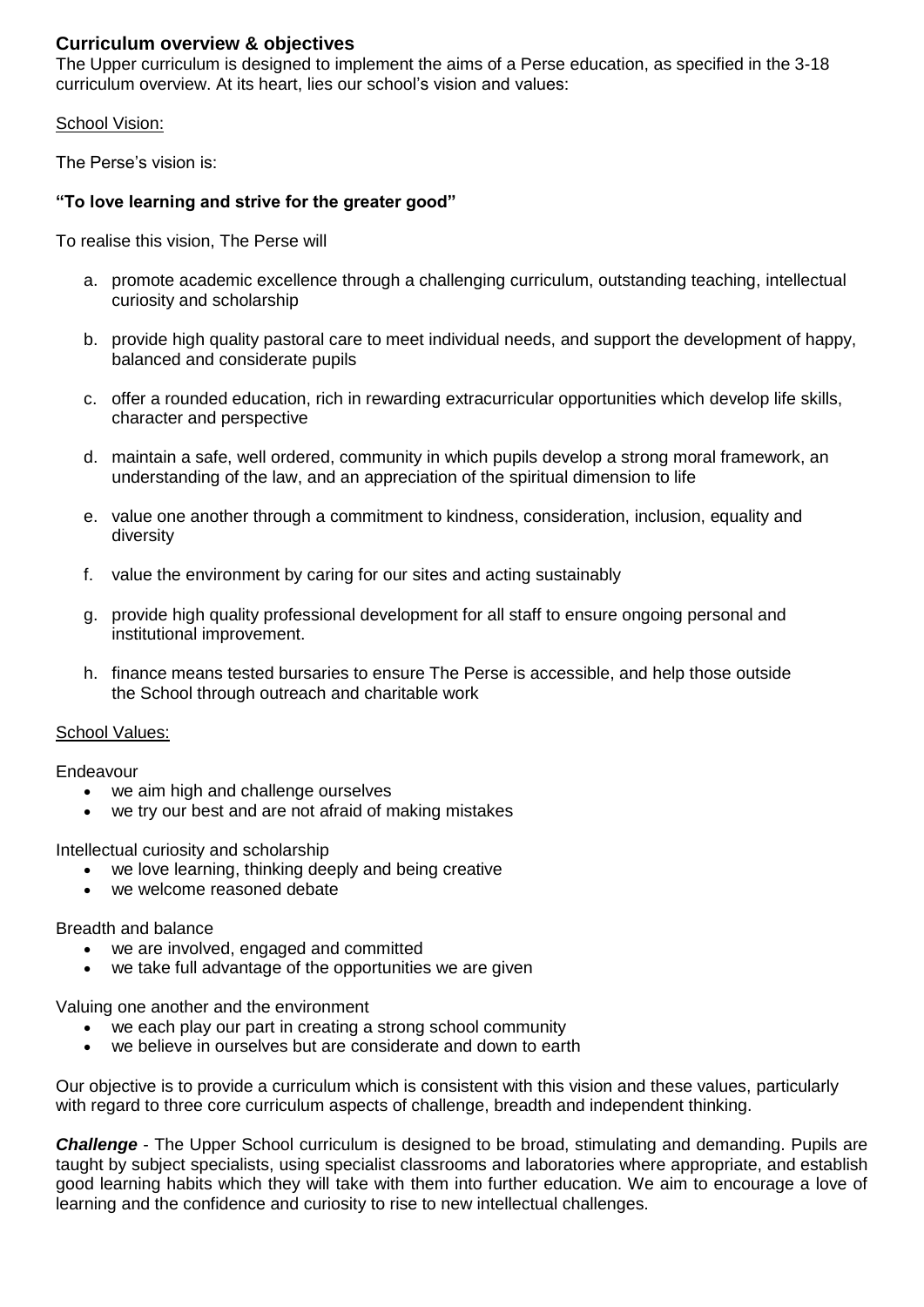*Breadth* - A broad-based curriculum is essential for balanced intellectual development. The Upper therefore provides a wide core of GCSE subjects, including three separate sciences and at least one modern foreign language for almost all pupils. Pupils complete language studies in German, Italian and Mandarin alongside French and Spanish in Year 8, make guided subject choices in Year 9 alongside the study of all three core humanities and then normally choose four optional subjects for Years 10 and 11 as part of a broad ten GCSE selection.

Pupils are valued as individuals who progress at different rates, and require increasingly flexible learning opportunities. These include, for example, extra-curricular Computer Science, History, Ancient History, Art or Music GCSE qualifications for some and a range of other academic extra-curricular extension options including additional subsidised language provision, ICT certification or Drama RADA Shakespeare certification and a range of Enrichment activities. In addition, a flexible curriculum through pastoral discussion incorporates provision for students that would benefit from a different number of core GCSEs.

*Independent Thinking* **-** Perse pupils are trained to think independently and to engage constructively with a diverse and complex world. They may be reflective thinkers in one lesson (there are tutorials in thinking and learning skills) and collaborative team-workers in the next. The Perse is an exciting place full of energy and ideas; we are firmly committed to embedding and developing research skills from an early age with opportunities for mini-investigations in independent year 7 study through to the Higher and Extended Project Qualifications in Year 10 and the Sixth Form.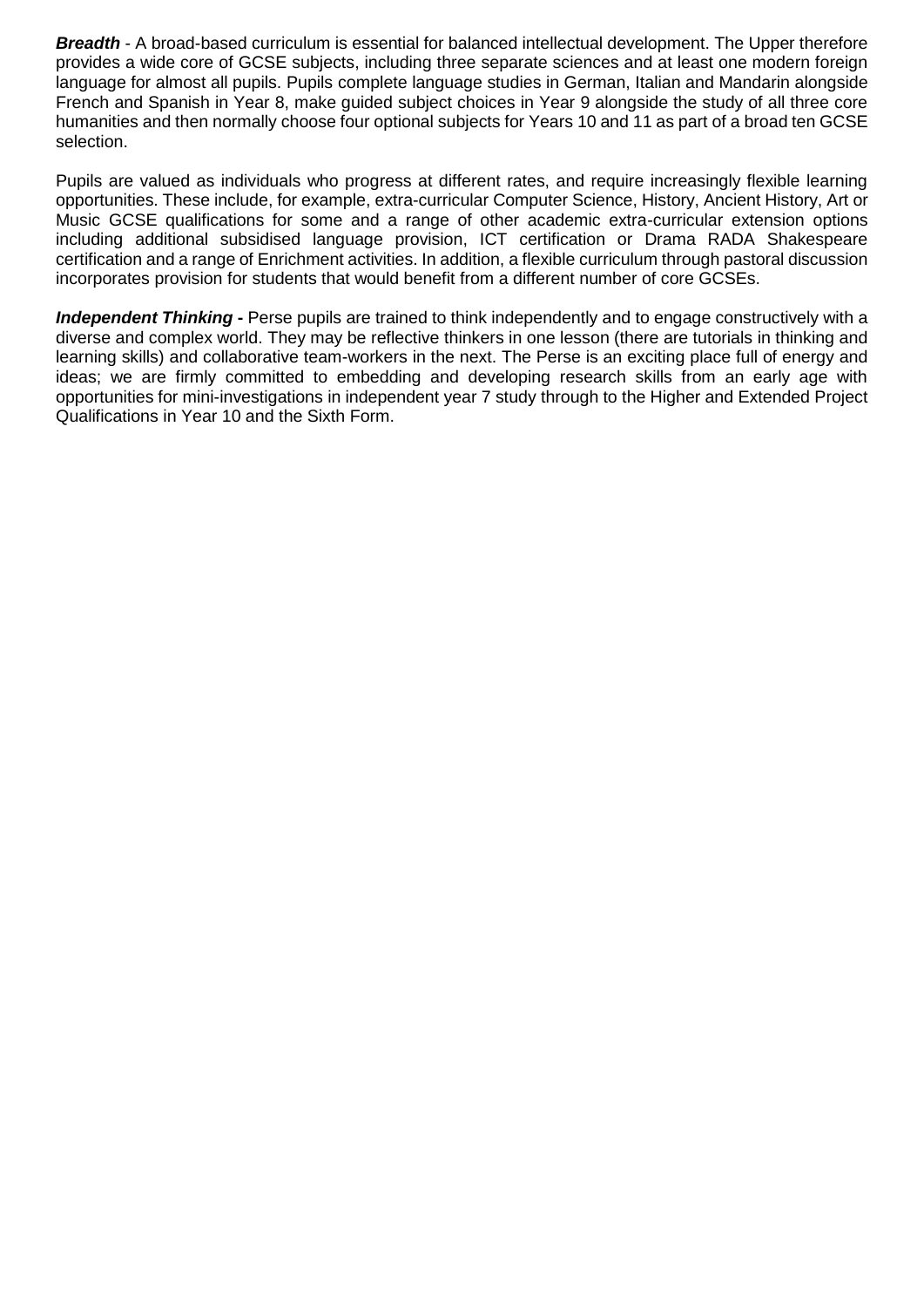# **Access, Equality and Anti-discrimination**

The school's commitments and policies are outlined in:

- The Admissions Policy Upper
- The 3-18 Equal Treatment Policy Pupils
- The 3-18 Disability Policy Pupils
- 3 Year Accessibility Plan

Reasonable adjustments are also covered in the following policies: Behaviour and Discipline, Educational Visits, Child Protection, Anti-Bullying, Permanent Exclusion, Removal and Review.

# **Opportunity to learn and make progress for all pupils**

The school is committed to a high-quality educational provision for all of its pupils in order to facilitate continual progress and learning whilst at the school. Pupils' needs are individually assessed wherever individual circumstances or needs are suspected of impeding or challenging that learning and support provision is led by the Learning Support team under the Head of Learning Support. Individual Learning Support Profiles with a description of the difficulty and guidelines for support are provided to teachers and tutors who are aware of those identified students and incorporate suitable, suggested teaching strategies into their teaching. English as an Additional Language (EAL) provision is also included in this support framework. Lessons are conducted in English; where English is not a pupil's first language then tests are conducted on entry point to ensure that the pupil is able to benefit from the curriculum provision.

Related Documentation:

- 3-18 Learning Difficulties Policy (including EAL provision)
- 3-18 Learning Support Charges Policy
- 3-18 Able, Gifted and Talented provision overview

Extended support planning and assistance is provided through the school's pastoral structures in the event of individual circumstances disrupting a student's educational provision. Examples might be where a student is hospitalised, is unable to participate/attend all lessons or has extenuating home circumstances.

Child protection and well-being, together with the provision of a safe and ordered learning environment are central to all pupils' opportunity to learn and make progress. Related documentation includes:

- 3-18 Behaviour and Discipline Policy
- 3-18 Anti-Bullving Policy (Pupils)
- 3-18 Child Protection Policy

#### **General overview on student aptitude, needs and learning support provision**

The school is both selective and academic. Our intake is gifted and high-achieving as demonstrated consistently by the school's baseline data alongside its annual public examination results. The school considers all Perse pupils to be *gifted* in line with a "top 5% of the national population" definition. Perse pupils have differing specific *talents* which the school seeks to nurture with particular monitoring through our pastoral framework with its low ratio of one tutor to every eleven to thirteen pupils in a tutor group. Within each taught class, staff individually identify and support the *more* and *less able* students (interpreted relative to that group) to cater for individual needs and ensure progress within each classroom.

Individual learning and pastoral needs present themselves across the whole of the ability spectrum: the learning support and pastoral structures at the school aim to identify and, where possible, address those needs as outlined in the respective documentation and policies.

The tutor and tutor-group system (two tutors to one form group with split tutee responsibility) is the lynchpin of the school's pastoral structure and is central to maintaining the 'personal' ethos of the school where every student is treated as an individual with individual strengths and needs. To further support specific student situations, the school has two school counsellors, providing a services on three days of the week into which any student can book a slot. There is also a strong peer-listeners scheme made up of Year 10-12 pupils who provide pupil support for a range of pastoral issues alongside staff guidance and suitable training provided and within the wider oversight and pastoral framework of the Deputy Head Pupils.

School systems are in place to encourage close communication between the teachers of each student and corresponding pastoral or learning support staff. These systems include email notifications to tutors of merits/demerits/detentions and termly updates of academic and pastoral causes for concern lists.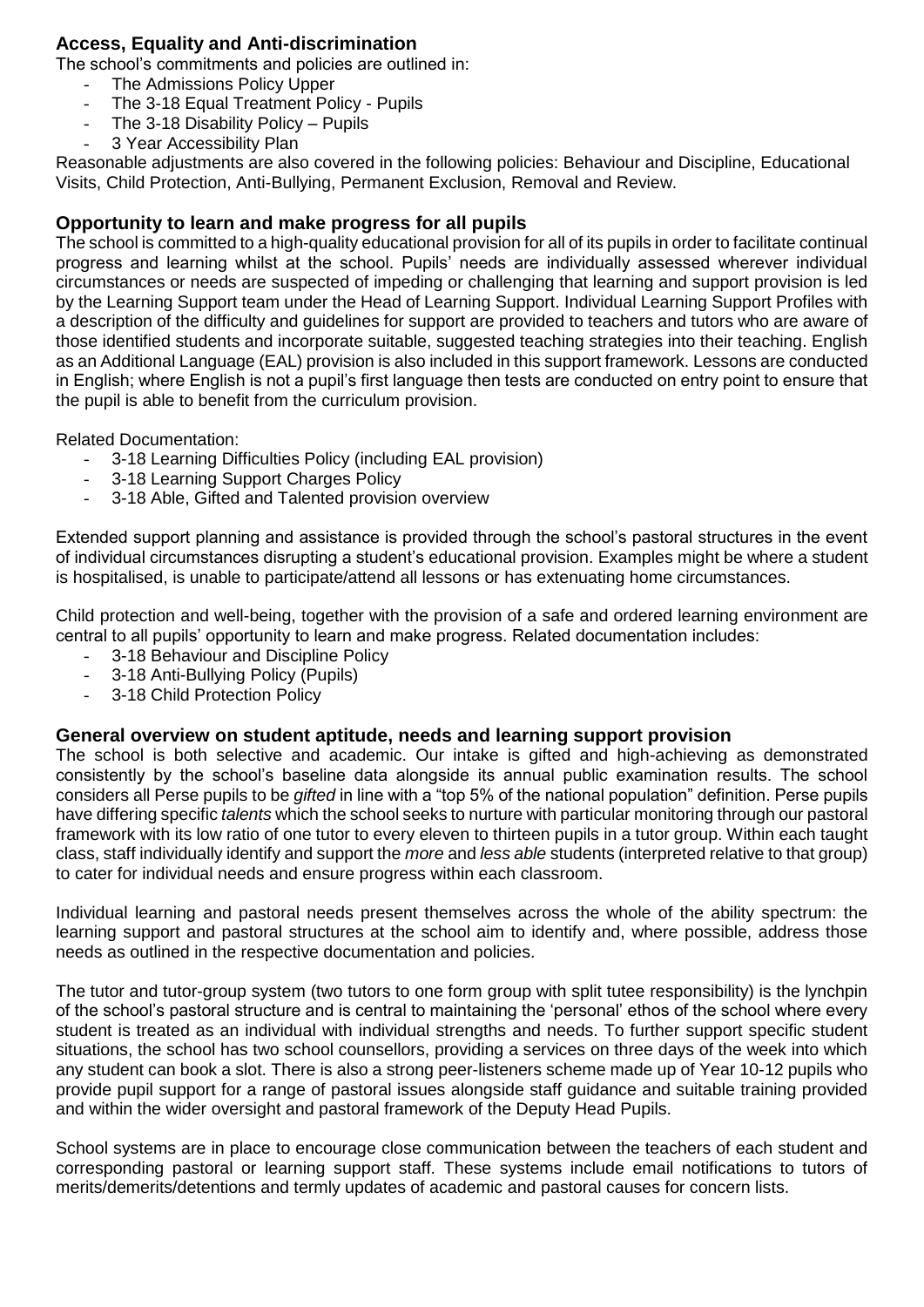Pupils who need to focus on particular targets during the course of the year, be they academic or behavioural, may be placed on a 'Progress Report'. During this period (a minimum of one week) pupils hand their progress card to each of their teachers at the beginning of a lesson and the teacher writes some feedback for the pupil. The Year Head or Section Head then reviews the card with the pupil at the end of the week and will keep parents informed of the progress being made.

In order to further support what is taught in the classroom and to allow individual pupils the opportunity to revise and review topics already covered, a number of academic subjects offer surgeries alongside revision sessions for examination years (usually during the lunch break). The sixth form also have a structured support (timetabled) lesson for those who require help with recent topics and the class teacher will 'sign' students up to these timetabled periods where a need is identified. Furthermore, year 12 pupils provide further support to *less able* pupils through the one to one scheme of academic mentoring.

Related Documentation:

- 3-18 Learning Difficulties Policy
- 3-18 Learning Support Charges Policy

# **Meeting the needs of able children**

The Perse curriculum is designed to meet the needs of able students and to provide appropriate stretch and challenge for all its ability groups. Setting is used in some year groups for some subjects, where deemed beneficial, to aid differentiation by ability. The Perse curriculum often goes well beyond nationally expected levels in scope, depth and expectation. The curriculum is constantly evolving in order to accommodate the needs of our students and to add extension and enrichment opportunities. Examples of this extension can be found in:

- Departmental schemes of work and handbooks
- Year group Curriculum booklets with academic enrichment/extension opportunities

Full details are given in:

3-18 Able, Gifted and Talented provision overview

# **Learning and Teaching**

The school ultimately judges the quality of education through consideration of the achievement & progress of its pupils. Our over-arching quality of education overview including teaching aims & expectations is outlined in the staff handbook:

Related Documentation:

- Quality of Education (Teaching) Policy.

The school monitors the implementation of this policy through:

- Annual departmental reviews (including public exam results analysis)
- Appraisal and professional development
- New staff induction programme and probationary review

Formal lesson observations (often as part of the appraisal cycle) use the National Teaching Standards as the main lesson observation criteria for forming lesson judgements:

- Set high expectations which inspire, motivate and challenge pupils
- Promote good progress and outcomes by pupils
- Demonstrate good subject and curriculum knowledge
- Plan and teach well-structured lessons
- Adapt teaching to respond to the strengths and needs of all pupils
- Make accurate and productive use of assessment
- Manage behaviour effectively to ensure a good and safe learning environment
- Fulfil wider professional responsibilities

#### Related documentation:

Teaching lesson observation and planning forms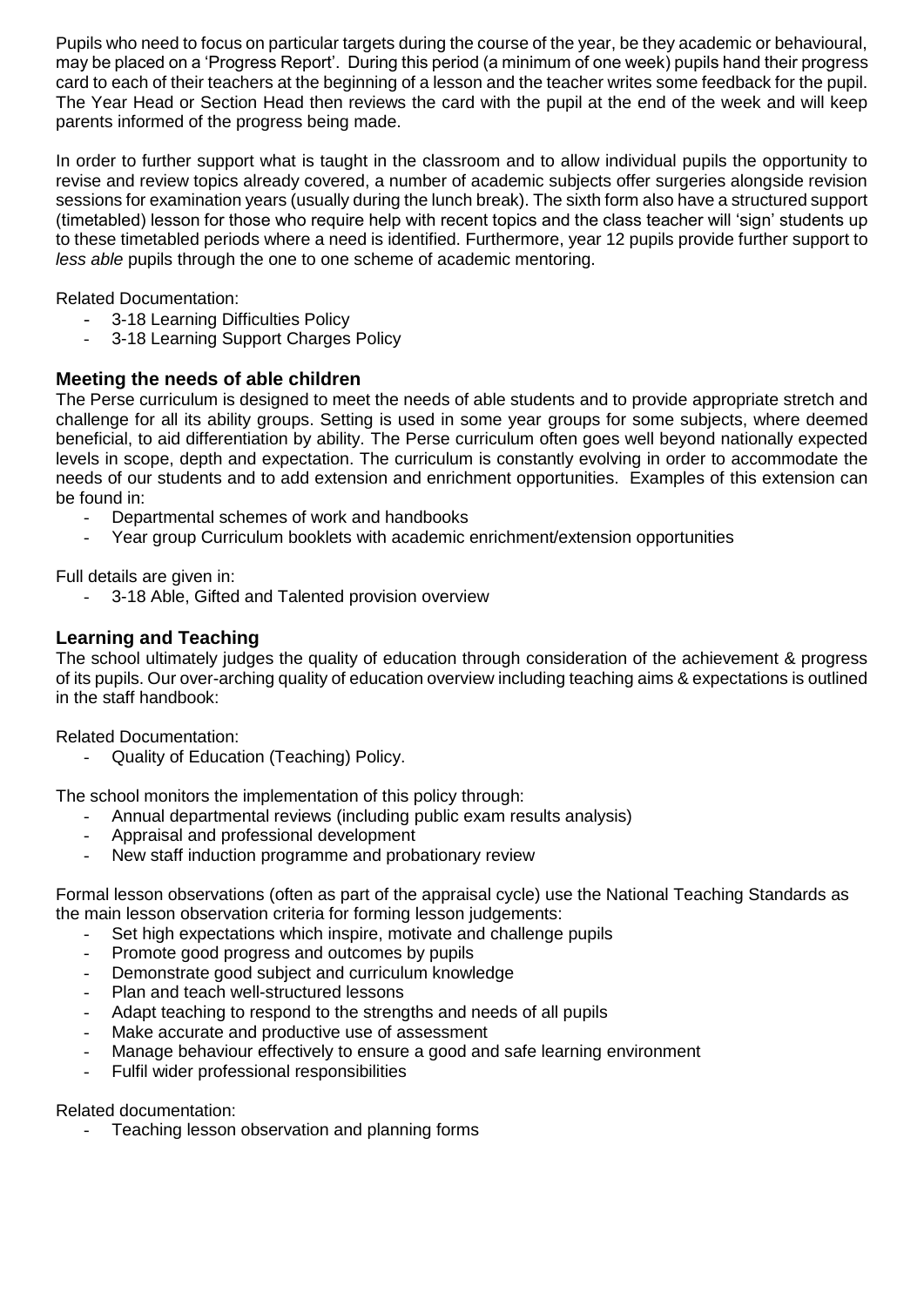### **Health and Safety**

Our curriculum provision is risk-assessed with all departments considering health and safety issues in curriculum planning. Particular health and safety procedures and risk-assessments are in place throughout the curriculum where activities are individually risk-assessed and additional health and safety guidelines, regulations and procedures exist for laboratories and practical work. Educational visits are subject to separate health and safety, consent form and risk assessment procedures.

Related documentation:

- 3-18 Health and Safety Overview

### **Educational Visits**

The school recognises the real value to pupils of participation in educational visits including local and day trips, national residential and international residential opportunities. The school undertakes an extensive programme of educational visits each year for all year groups.

The school's aims in all conducted educational visits are to:

- Enhance pupils' understanding of curricular activities (for example, language or history studies);
- Provide opportunities to practise skills;
- Develop pupils' social skills (for example, meeting pupils from other countries and cultures).

To maintain the highest standards of health and welfare, educational visits are planned and operated in accordance with the 3-18 Educational Visits Policy and Guidance.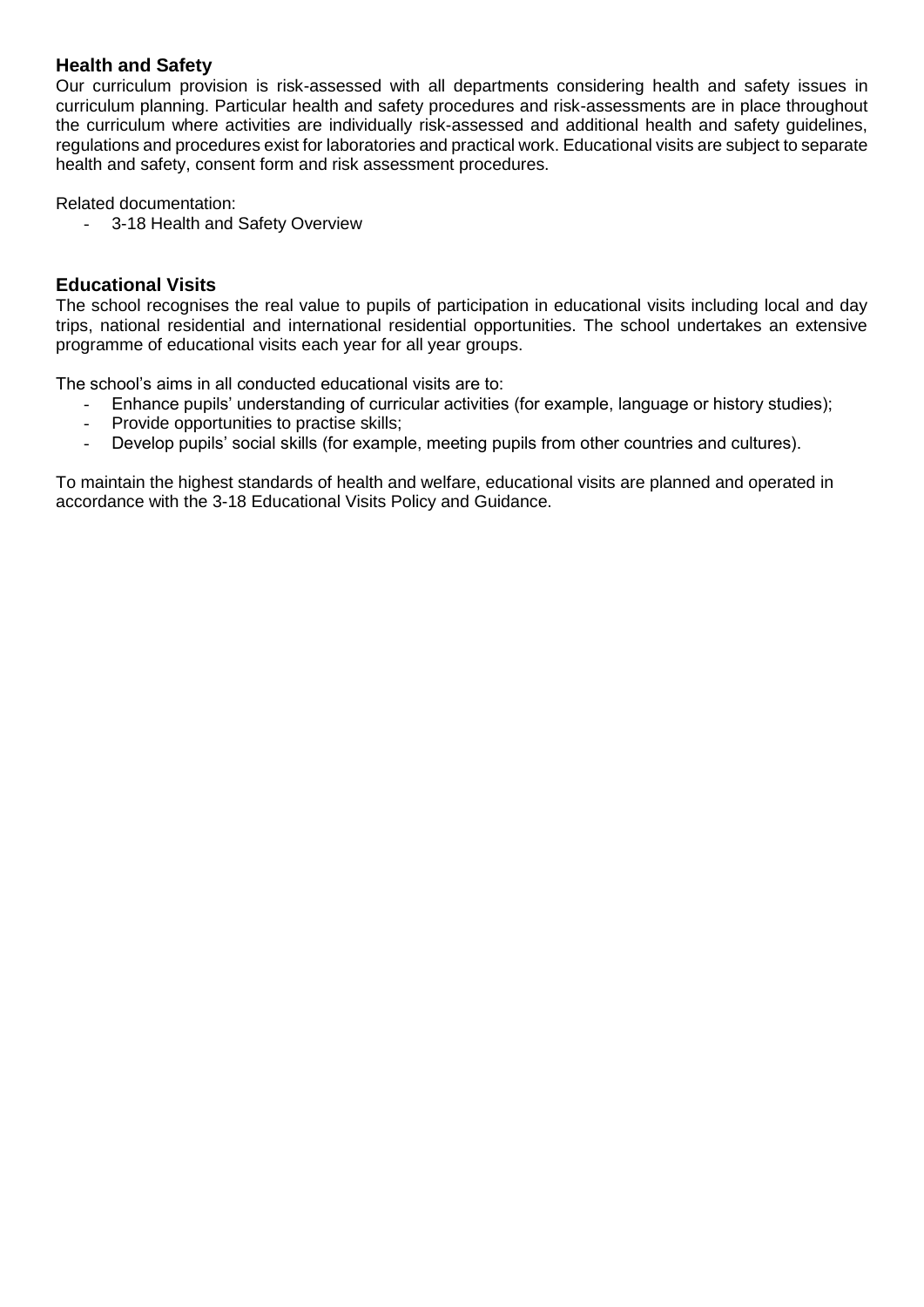# **Upper Curriculum Structure Overview**

# **Year 7:**

# **Core:**

PSHE & Emotional wellbeing Art & Design, Computer Science, Design & Technology, Music, PE, Games French, Spanish, Latin, Local Studies Biology, Chemistry, Physics Geography, History, PER (Philosophy, Ethics and Religion) English (& Drama), Maths

- and Spanish as their core MFL. 1. French, Latin and Spanish are taught in sets based on prior experience. All students will study French
- 2. Maths is set from the Michaelmas half-term.
- 3. All other subjects are taught in form groups..
- 4. Emotional welfare is a fortnightly lesson on wellbeing and emotional literacy.
- 5. Design and Technology, Art & Design, PSHE and emotional wellbeing are taught in half form groups
- various School ICT systems and then develop their competencies in a range of software. 6. There is a short weekly timetabled ICT period in Y7 to help pupils adjust to and become familiar with the
- feedback ICT skills assessment is completed at the end of each year. Departments cover a large number of these in integrated, allocated scheme of work activities and a 7. In Years 7-9; students are also provided with a list of key ICT skills/competencies to acquire.

# **Year 8**

# **Core:**

PSHE & Emotional wellbeing Art & Design, Computer Science, Design & Technology, Music, PE, Games French, Spanish, Latin, Language Studies Biology, Chemistry, Physics Geography, History, PER English (& Drama), Maths

- 1. All students study French and Spanish as their core MFL
- 2. Language Studies is a 3-part carousel of German, Italian and Mandarin Chinese.
- 3. Art & Design, PSHE, Emotional wellbeing and Design & Technology are taught in half form groups.
- 4. Maths, Latin,French and Spanish are taught in sets.
- 5. Other subjects are taught in form groups.

# **Year 9**

PSHE, Emotional wellbeing Games Biology, Chemistry, Physics Geography, History, PER English, Maths **Core:**

# **Options:**

the choosing of two . The elective subjects are:: Choose 5 where we would expect pupils to choose at least one modern foreign language but recommend

and Latin combined (Gratin), Latin, Music, Spanish Ancient History, Art & Design, Computer Science, Design & Technology, Drama, French, German, Greek

- 1. Maths,French and Spanish are taught in sets.
- choice at GCSE is communicated. entrants have the same MFL choices. The advantage of studying at least two MFL in year 9 to maintain 2. There is a beginners class in Spanish subject to demand – typically for new entrants to Year 9. External
- 3. PSHE and Emotional wellbeing is taught in half form groups.

Other subjects are taught in form groups.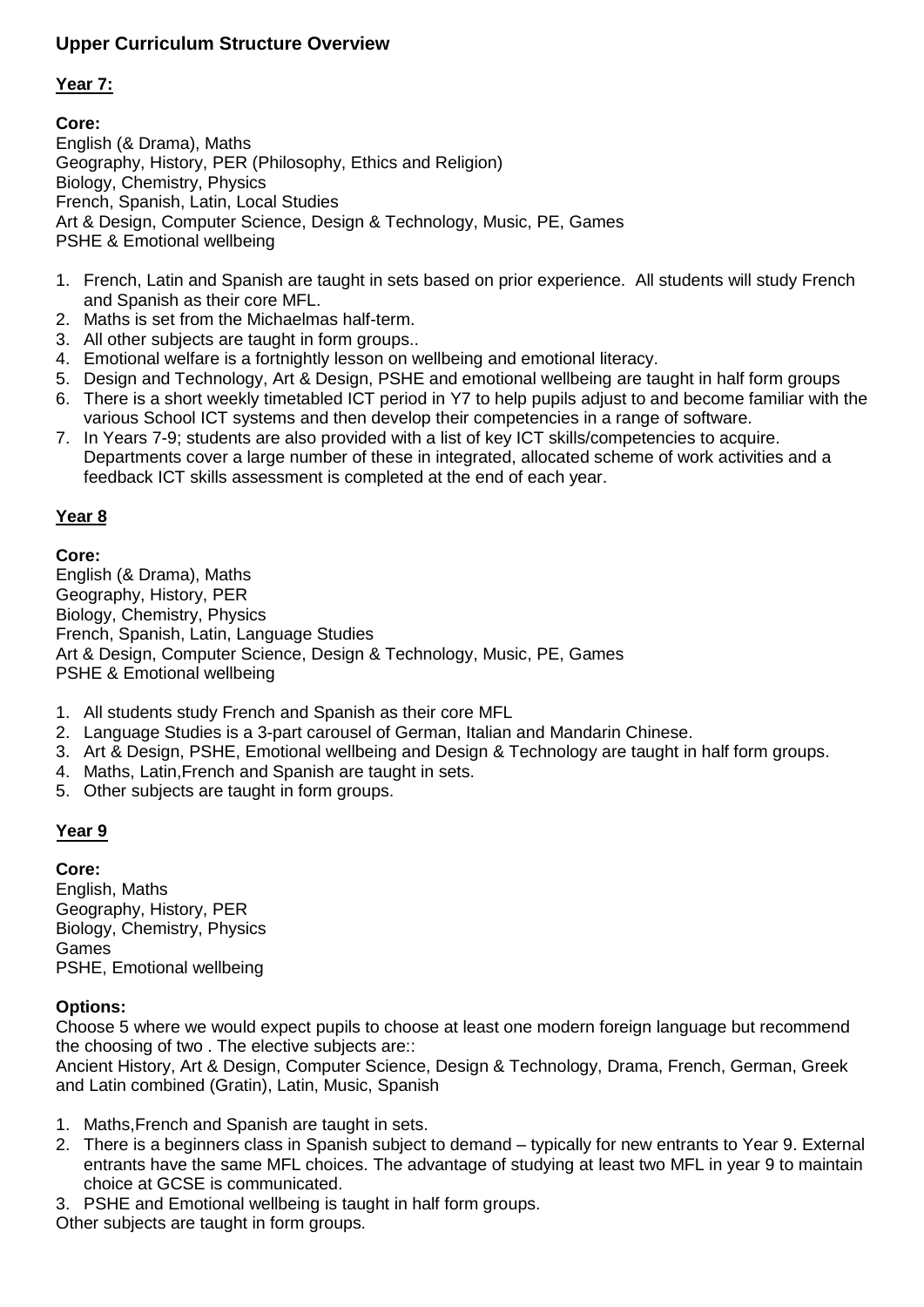# **Year 10**

#### **Core:**

Games, PE, PSHE Biology, Chemistry, Physics English Language & Literature, Maths

# **Options:**

be chosen or pupils may carry out supervised private study. An additional elective in either HPQ (research project), ICT, Drama (RADA certificate), Sports Science may German, Greek & Latin combined (Gratin), Latin, Music, Religious Studies, Spanish Ancient History, Art & Design, Computer Science, Design & Technology, French, Geography, History, Choose 4 with the normal expectation to include at least one MFL from

- 1. English and Science are taught in forms during Year 10.
- 2. PSHE is taught in half form groups, one period per fortnight.
- private study. Qualification), Drama (RADA Shakespeare certificate), ICT (certification), Sports Science or supervised 3. As an additional Year 10 elective (two periods per fortnight), students elect for HPQ (Higher Project

# **Year 11**

# **Core:**

PSHE Games, PE Biology, Chemistry, Physics English Language & Literature, Maths

# **Options:**

The 4 GCSE choices from Year 10 are continued.

activities. An additional elective in Enrichment (one afternoon a fortnight) is selected from a wide range of advertised

Related documentation:

- Enrichment Handbook
- (both examined at the end of Year 11) 1. In Maths, the top three sets have mostly finished GCSE material and study Additional Mathematics
- 2. Sciences are taught in sets from Year 11.
- 3. PSHE is taught in half form groups, one period per fortnight.

# **Subjects taught off timetable, Years 7 – 11**

**example selecting two out of the three Sciences. additional qualification or as a means of leveraging some flexibility for specific individuals, for These subjects are offered through a weekly 'twilight' / lunchtime period as either an** 

- 1. Fast-track Music GCSE
- 2. Mandarin (for heritage speakers), Japanese and Italian GCSE
- 3. Computer Science GCSE
- 4. History
- 5. Ancient History
- 6. 3D Art / Art and Design: Photography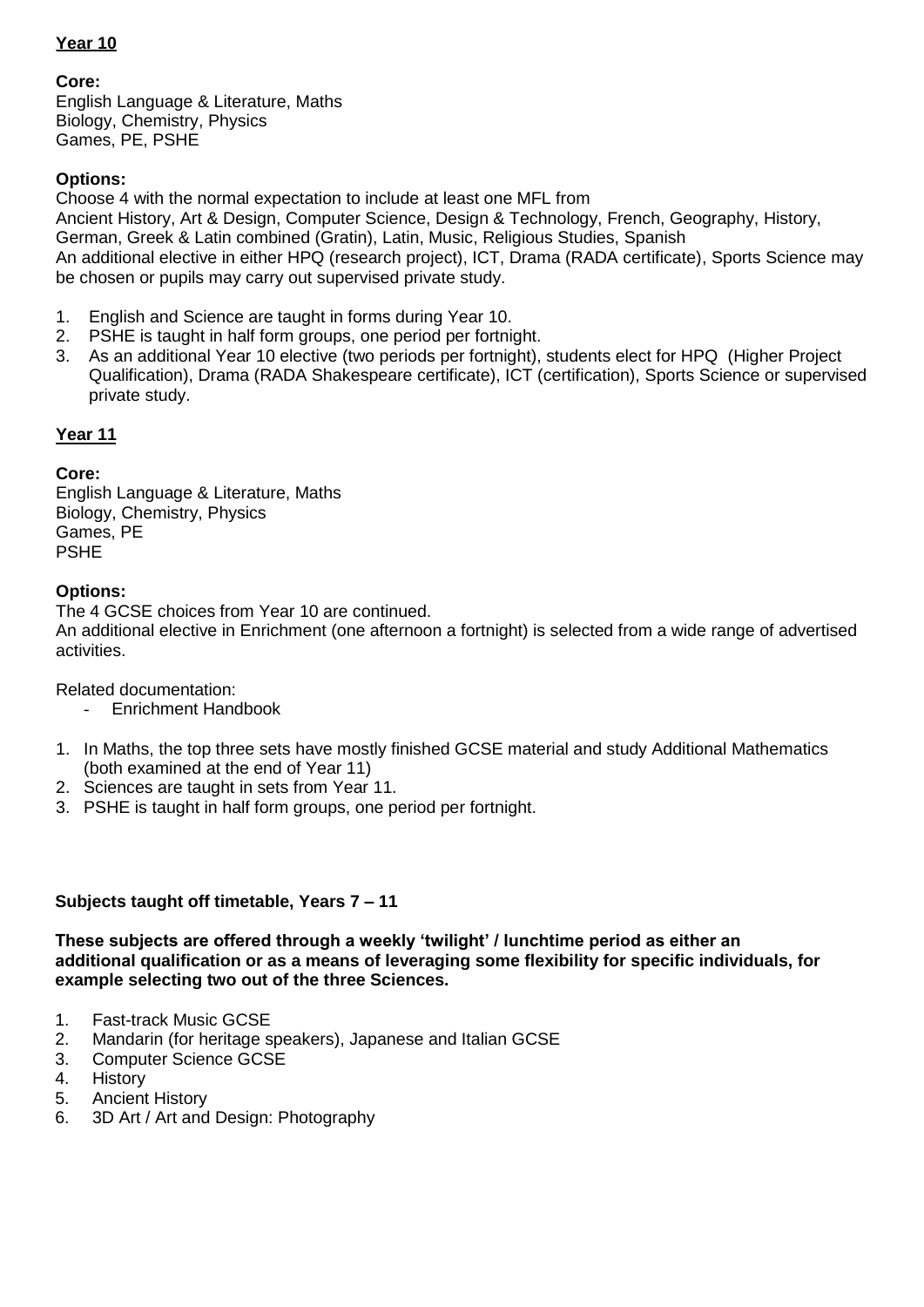# **Sixth Form**

- website [http://www.perse.co.uk/admissions/sixth/school-life/curriculum/](https://www.perse.co.uk/admissions/sixth/school-life/curriculum/) continue on a four-subject pathway). The full list of available subjects is maintained on our school subjects at some point during the  $6<sup>th</sup>$  form (those who study maths plus further maths will normally Students are able to choose up to four L6th and U6th subjects with many students moving to three
- but this is achieved through reduced maths periods. Spanish or EPQ as an additional subject. A very few pupils study five subjects including Further Maths 2. In addition, some students study AS further Mathematics, AS Greek, AS German, DELF French, DELE
- GCSE and for Further Maths a '9' at Maths GCSE. For the study of Science subjects, pupils are normally expected to achieve an '8' in the corresponding although rare exceptions are sometimes made in the case of extenuating circumstances or narratives. 3. A grade 7 at GCSE is set as the minimum target for those nominating a subject for sixth form study
- 4. In addition, some students elect to complete an Extended Project Qualification (EPQ) which begins in StudyProject (internal). the L6th and completes in the U6th. Other L6th pupils complete a Rouse Award Independent
- 80-minute lessons. normally shared between two teachers. The timetable normally delivers these in blocks of 40, 60 or 5. Sixth Form subjects have 14 x 40 minute periods of teaching per fortnightly cycle (15 in the U6th),
- level course. 6. Subjects follow an A Level syllabus, except for Biology which follows the Cambridge International A-
- session with the tutor for follow-up discussion or more general tutorial support. group discusses a topic with a designated PSHE teacher; in the other week there is a timetabled 7. PSHE is timetabled for all 6<sup>th</sup> form pupils. This is on a fortnightly carousel where in one week each tutor
- that students attend this extra period to get assistance with consolidation and revision in their subject. 8. Support (timetabled) periods run each fortnight and teachers can request (after pastoral discussion)

Related documentation:

Detailed curriculum diagram including period allocations

#### **Core education coverage spectrum : Years 7-11:**

| Linguistic             | English Y7-11<br>Drama embedded into English provision                                          |
|------------------------|-------------------------------------------------------------------------------------------------|
|                        | Communication, presentation and literacy skills developed in all subjects                       |
|                        | At least one MFL taken to GCSE                                                                  |
|                        | French and Spanish Y7-8 (and optional Y9-11 GCSE)                                               |
|                        | German (optional Y9-11 with Y9 beginner option)                                                 |
|                        | Language studies: Y8 introduction to culture and language in German, Italian,<br>Japanese       |
|                        | Extra-curricular subsided 2-year GCSE available in Chinese, Italian and<br>Japanese and Russian |
|                        | Latin Y7-8 (and optional Y9-11 GCSE)                                                            |
|                        | Greek (optional Y9-11)                                                                          |
| Mathematical           | <b>Mathematics Y7-11</b>                                                                        |
|                        | Numeracy & mathematical skills are encouraged in all subjects and particularly                  |
|                        | developed in sciences, computer science and design & technology.                                |
| Scientific             | Three separate sciences Y7-11                                                                   |
|                        | Computer science Y7-8 (and optional Y9-11 GCSE)                                                 |
| Technological          | Design & Technology Y7-8 (and optional Y9-11 GCSE)                                              |
|                        | Computer Science Y7-8 (and new optional Y9-11 GCSE)                                             |
|                        | Core ICT skills programme embedded cross-curricular Y7-9                                        |
| Human and social       | Geography Y7-9 (and optional Y10-11 GCSE)                                                       |
|                        | History Y7-9 (and optional Y10-11 GCSE)                                                         |
|                        | RS Y7-9 (and optional Y10-11 GCSE)                                                              |
|                        | Ancient History (optional Y9-11 GCSE)                                                           |
| Physical               | Games Y7-11                                                                                     |
|                        | <b>PE Y7-11</b>                                                                                 |
|                        | PE Year 10 elective (optional)                                                                  |
| Aesthetic and creative | Art Y7-8 (and optional Y9-11 GCSE)                                                              |
|                        | Music Y7-8 (and optional Y9-11 GCSE + optional extra-curricular GCSE option)                    |
|                        | Drama embedded into Y7-11 English provision                                                     |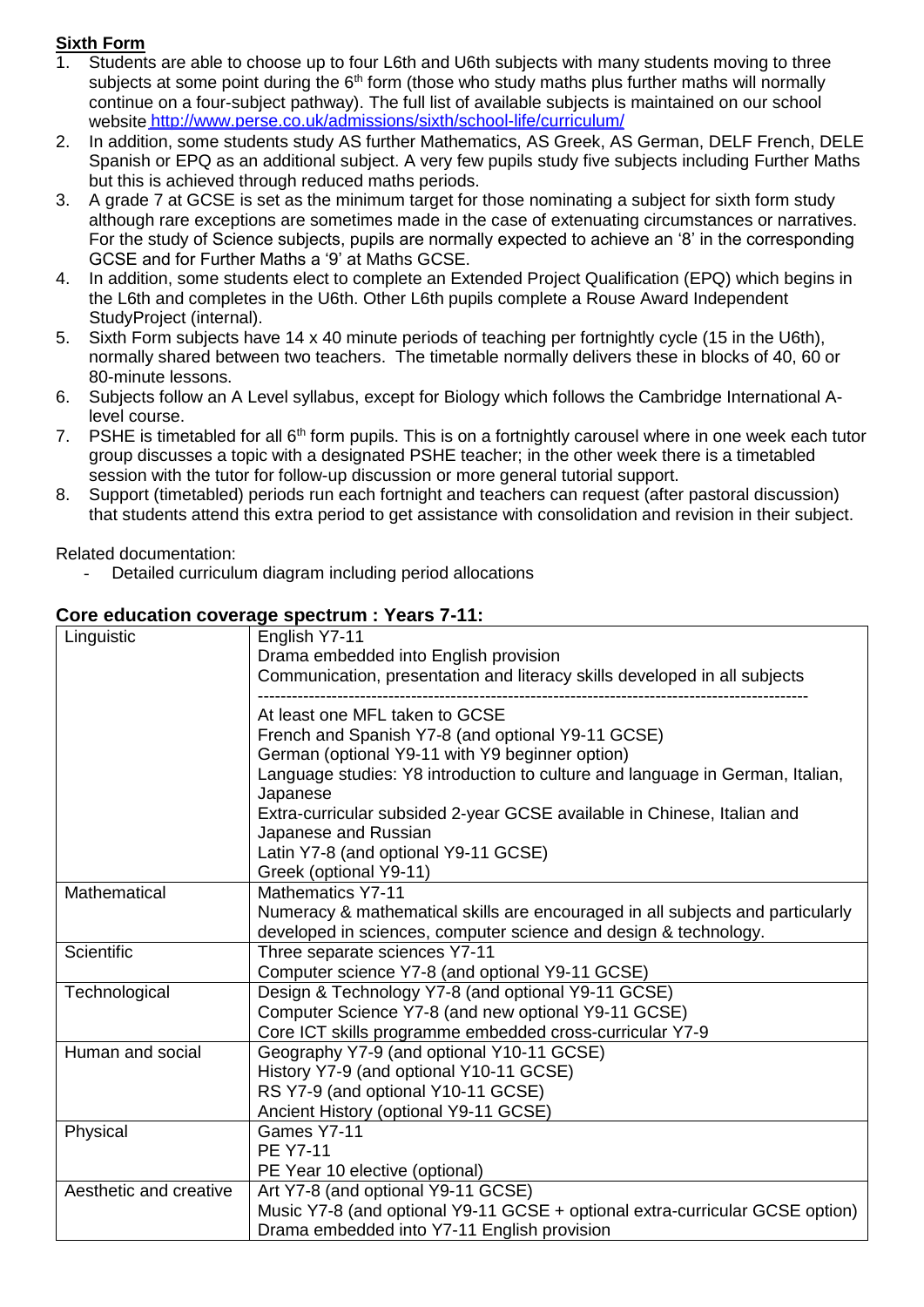|             | Drama (Y9 one year optional course)                  |
|-------------|------------------------------------------------------|
|             | Drama (Y10/11 optional RADA Shakespeare certificate) |
| <b>PSHE</b> | <b>PSHE curriculum lessons in Y7-11</b>              |

# **Departmental expectations: documentation and planning**

All academic departments maintain a departmental handbook which cover the following aspects listed below. This documentation is reviewed (often with a particular annual focus) in the annual departmental reviews between the head of department, and a member of the ELT.

Department handbooks contain, amongst other items:

- Aims and objectives
- Teacher planning and record-keeping overview
- Detailed schemes of work
- The departmental policy on pupil assessment including marking and feedback
- The departmental policy on pupil monitoring and tracking
- The departmental policy on public exam matters including controlled assessment / coursework / assessed practical or oral/listening components (as applicable)
- Able, gifted and talented: extension & enrichment opportunities (often SOW embedded)
- Summary of rooms and resourcing
- Summary of past and present examination results including analysis
- The departmental development plan (linked to school development plan)
- Learning support integration
- Use of ICT in teaching
- Departmental integration with wider cross-curricular skills development or content for example literacy, numeracy, digital, cognitive, smsc,
- Departmental liaison (including primary partnerships, Prep and Pelican, HMC, open days/evenings)
- Budget proposals
- Health and safety (as applicable)

In addition, departmental handbooks may contain a range of other material including for example a departmental diary, staff biographies and roles, staff development logs, trip/visiting speaker activities, university progression, ISI report excerpts or annual review notes.

# **Curriculum organisation, differentiation and progression**

Departments review schemes of work annually to ensure consistency and progression of content and learning. Annual or biennial 3-18 meshing meetings are arranged between related subject representatives in The Pelican, Prep and Upper schools to give particular attention to wider 3-18 subject discussion together with meshing and continuity matters in scheme of work content.

Setting is used in some subjects and year groups *where determined to be beneficial* as outlined in the curriculum notes below to facilitate more particular differentiation.

Teacher-led differentiation is encouraged and expected within every classroom as outlined in our quality of education policy. This differentiation can often be flexibly and subtly administered within every lesson and teachers are encouraged to regularly reflect on the range of simple methods that are available to deploy this within their teaching. Schemes of work are particularly designed, suiting the nature of our school, to support top-end differentiation and extension, giving teachers a range of extension opportunities, questions, material and links to stretch and challenge all pupils.

Parents are also encouraged to play a role in homework differentiation by advising students when a homework has taken more than 10 minutes longer than the allocated time with the parental option to 'sign off' the homework at that point or assist the student in fixing on a pragmatic conclusion.

The Perse curriculum is particularly designed to stretch the most able students, and to provide appropriate challenge and high expectations for all its ability groups. This often goes well beyond nationally expected levels of achievement. The school aims for academic *enrichment* alongside *extension* and we integrate opportunities into all departmental schemes of work. Parents are also provided with new curriculum enrichment booklets which outlines extension ideas to further facilitate opportunities outside the classroom.

Pupils have increasing curriculum choice as they progress through the Upper school, but virtually all pupils study Maths, English, three separate sciences and at least one modern foreign language to GCSE or IGCSE.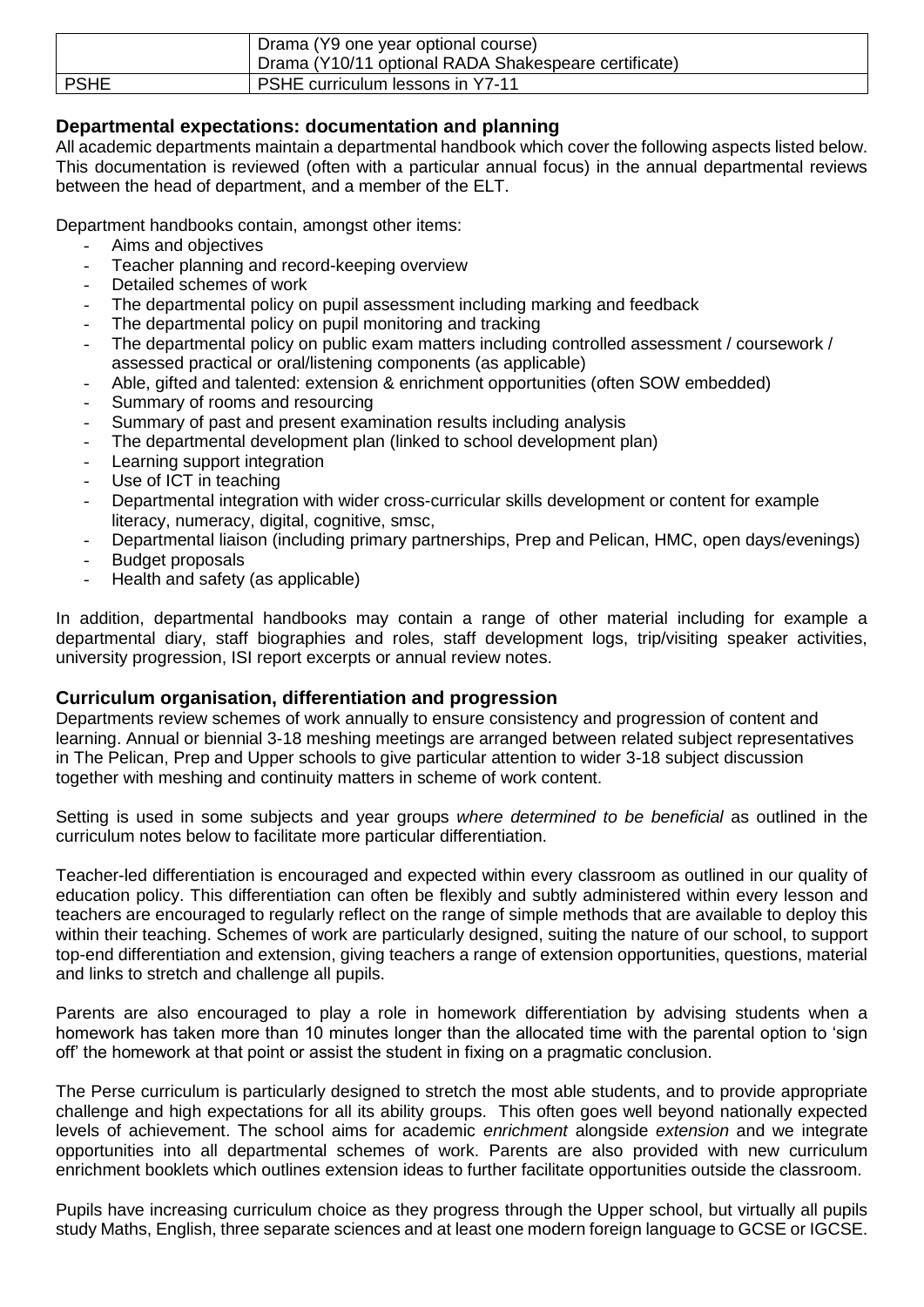# **Homework, marking and assessment**

Homework plays an essential role within the curriculum as a means of reinforcing, extending and enriching work done in class, as well as encouraging pupils to develop self-discipline, good study habits and the desire to extend and enrich their own learning and creativity. A homework timetable is constructed for Years 7-11 which is available on request.

| Year 7  | Two pieces of homework most nights, each 30 minutes in length including a           |
|---------|-------------------------------------------------------------------------------------|
|         | weekly Independent Study slot for a choice of mini-investigations or other options. |
| Year 8  | Two pieces of homework per night, each 30 minutes in length alongside an option     |
|         | to complete an internal research programme (PPQ).                                   |
| Year 9  | Two pieces of homework per night, each 40 minutes length. In addition,              |
|         | Geography, History and RS set one longer piece of homework per fortnight (up to     |
|         | 1 hour) with students given a week to complete these.                               |
| Year 10 | Two pieces of homework per night, each 45 minutes length. In addition, there is     |
|         | the opportunity to complete an HPQ research qualification.                          |
| Year 11 | Three pieces of homework most nights, each up to 40 minutes in length but with      |
|         | departments encouraged to set concise pieces of work where possible.                |

\*A carefully constructed Year 7 homework programme inducts students into good homework practice over the first half-term of the year with reduced homework length (20 minutes) and one less slot per fortnight in Maths and English. After half-term the full homework timetable begins. One weekly homework slot in Year 7 is provided for independent investigation in which students decide with their parents how best to use that time by choosing from a range of options including a mini-investigation research project, wider reading or general subject consolidation / revision.

In the Sixth Form pupils are expected to spend a total of four hours a week per subject in year 12 and five hours a week per subject in year 13 on set homework assignments and background reading and preparation.

Related Documentation:

- Staff Handbook: Pupil Planner and Homework
- Parent Handbook: Homework overview
- Current Y7-11 homework timetables

The school marking and assessment policy is compliant with the 3-18 assessment and marking overview and is also complemented within department handbooks by compliant departmental policies.

Related Documentation:

The Upper School Marking and Assessment Policy

#### **Departmental assessment, monitoring and review**

The curriculum & learning team construct annual subject-based tracking data of public examination results which includes year on year comparisons which cover:

- Absolute grade tracking (numbers & percentages)
- Relative grade tracking (relative to average grades received by that year group)
- Value added measurements (including use of CEM subject-breakdown data)

These are reviewed by senior management and circulated in a spirit of open discussion within heads of department, forming an important part of the discussion within the annual departmental review meetings.

Subject performance is also usefully benchmarked against corresponding subject performance by comparable school groups, in particular LIDS schools which the school has recently joined. Other useful points of reference come from the Haileybury, LIDS and HMC Cluster school groups, all of which share aspects of collated performance data for the purposes of mutual awareness and improvement.

Departments produce an annual development plan which includes reflection on all aspects of departmental performance, of both quantitative and more qualitative aspects.

Regular HOD meetings are used to discuss and share departmental systems, progress and initiatives.

External 'critical friends' are used, as helpful, to constructively review particular departments and provide some external opinions and input into particular or more general departmental arrangements.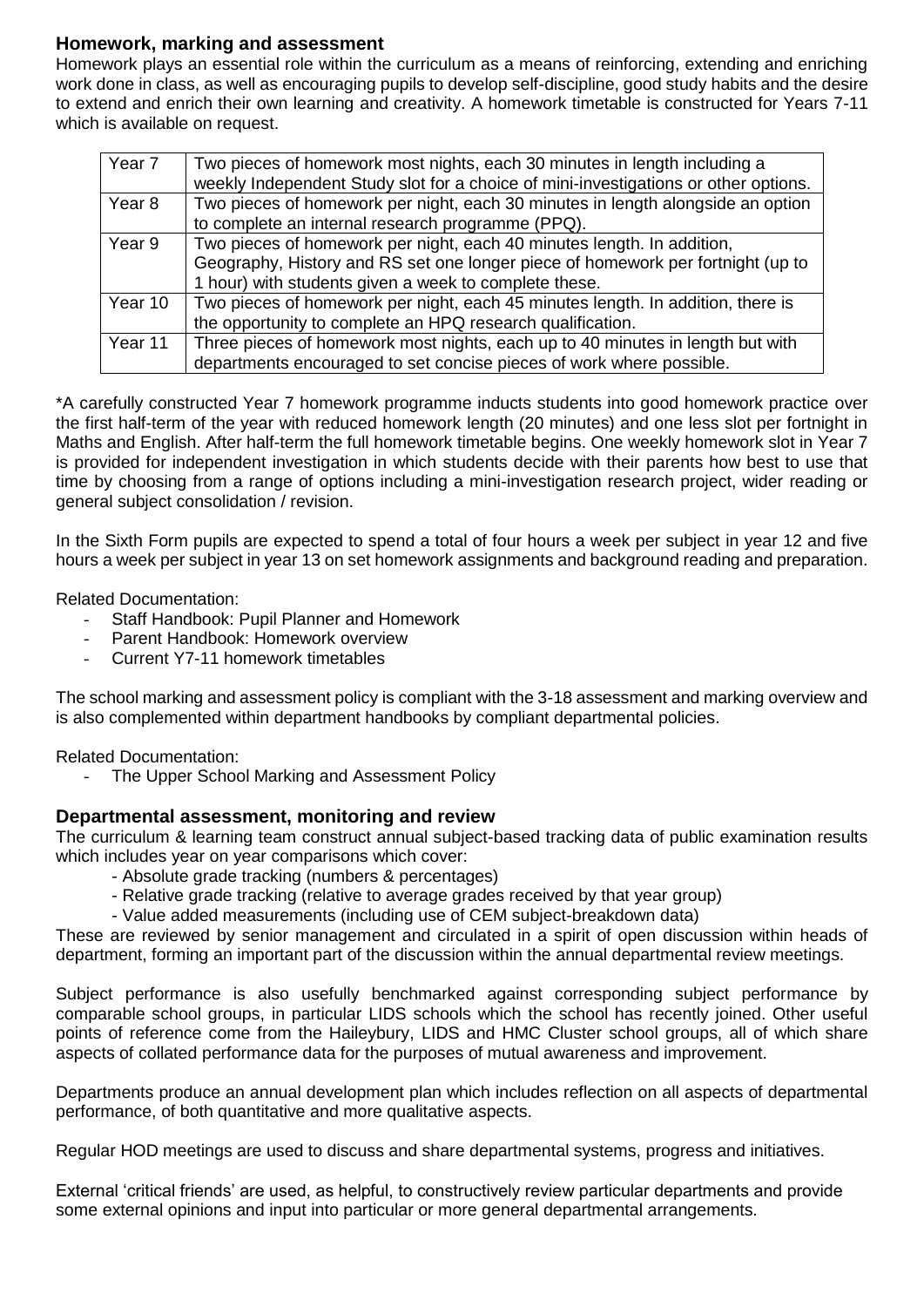# **Pupil assessment, monitoring and reporting procedures**

Annual reviews of overall public exam data are conducted and discussed at the senior management and governor level including detailed analysis and scrutiny which takes place within the governors' Education Committee.

Analysis conducted includes:

- Overall GCSE and A-level/Pre-U performance (including in relation to national and independent school performance)
- Value-added performance measures (inc. CEM baseline data)
- Individual subject scrutiny
- University and progression data
- Examination procedures and appeals statistics
- Cohort analysis (gender / ethnicity / entry point / scholarship / bursary)

Baseline analysis is also conducted each year and scrutinised by the governors' Education Committee:

- CEM Midyis and Alis baseline data is collected through pupil testing in Years 7,9 and L6
- Baseline data is collated internally to construct and monitor year group, entry point and gender tracking
- Baseline individual pupil feedback is made available to teachers, tutors, pastoral and learning support staff to assist in promoting pupil awareness and differentiation needs
- In particular, staff attention is drawn to those pupils scoring >125 and those scoring <105 in the standardised baseline results. These are not intended to act to define pupils or groups but are a useful highlighting tool to further promote differentiation and extension.

Internal end of year examination is conducted in each of Years 7-10 and Year 12 with subject tests running over the course of a week in the summer term. Results are collated centrally (into SIMS) and summaries are collated and distributed to tutors/pastoral staff to show overall:

- achievement relative to the year group cohort
- achievement relative to previous year's achievement
- achievement relative to baseline measurement

The latter assessment ensures that 'good' progress can be judged according to ability and not simply by the year group relative norm. A similar process is completed for GCSE mock exams although public exam equivalent grades are also awarded based on the marks achieved in the GCSE mocks and the end of year 10 exams which are distributed to students and parents.

Departments conduct continuous monitoring assessments and use the results to inform pastoral team about the progress of pupils and to facilitate pastoral discussion. Teachers and tutors use a traffic-light colour system to highlight students of current concern together with tag options to give a little more detail regarding the nature of the concern. Compiled concern lists are then circulated between teaching and pastoral staff.

Individual pupil school reports are completed three or four times a year for most year groups and consist of a range of mediums through the year including full written reports (usually twice), subject grades, pastoral comment & self-assessment. The grading structure is integrated closely with the school values and assesses on three criteria: organisation, engagement and initiative and standard of work. The former two are colour coded and presented first on the page to stress the importance and priority of these two (which in turn, in due course, naturally develops the level of achievement). Standard of work is a 9 point scale (1-9) with levels 6/7 as the modal grade; students must actively demonstrate independent investigation or extension/enrichment outside of lessons to achieve the highest grade.

Each year group also has an annual Parents Evening for academic discussion between parents and subject teachers with heads of year also available for appointments. The sixth form have two such evenings. Pupils, in the main, attend these evenings from Year 8 onwards to encourage a healthy 'triangle' of discussion. A separate tutorial evening is also provided for parents to listen to a talk relevant to that particular year group and to meet with their child's tutor.

Together, school reports and parent/tutorial evenings form an important part of student and parent progress and well-being communication.

Related Documentation:

- Upper School reporting grade levels and criteria
- Sections 3.02 and 3.03 of the Staff Handbook
- Master planning schedule for the academic year which includes the reporting schedule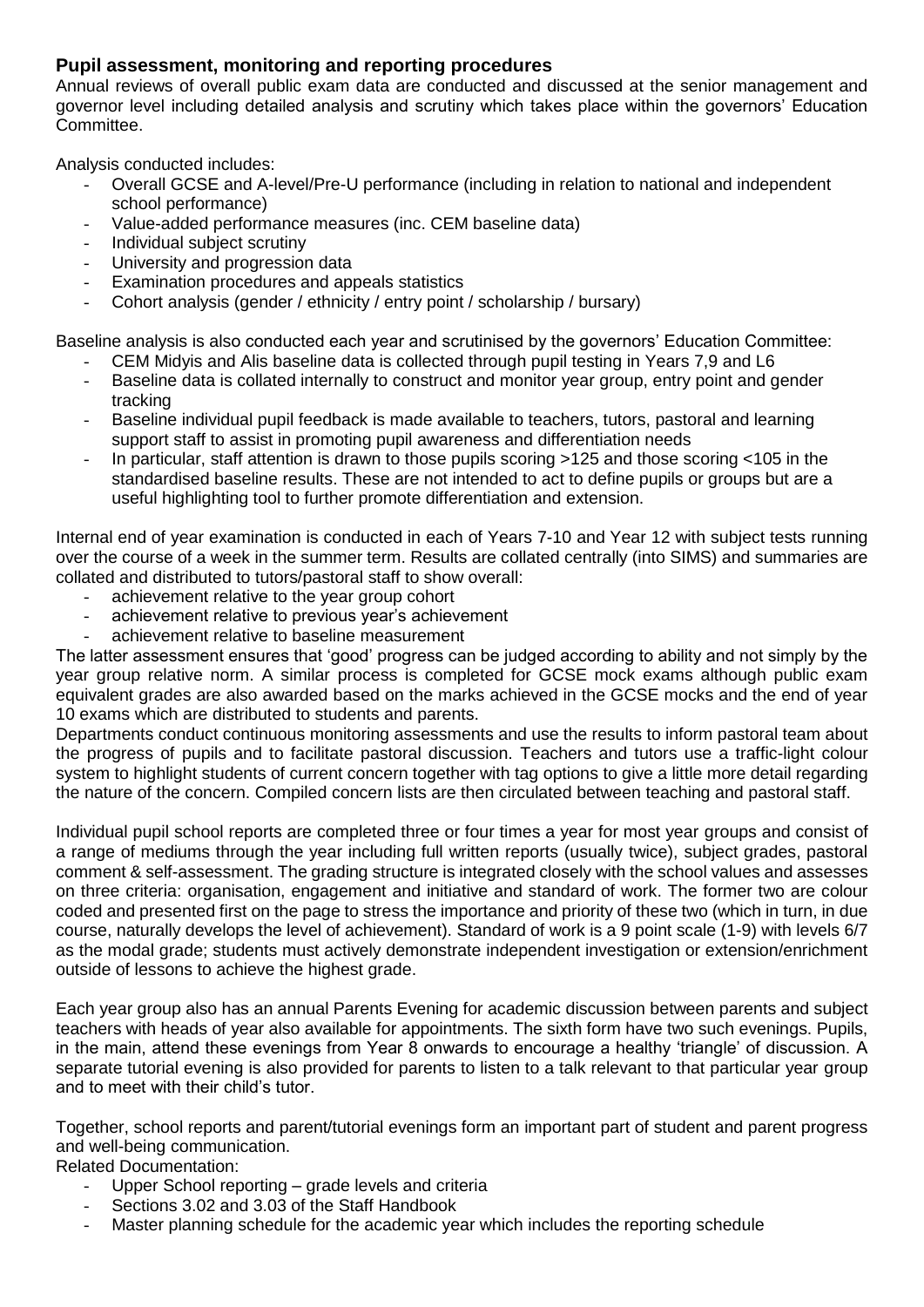Pupil tracking annual overview schedule

#### **Cross-curricular content and skills development**

All departments are asked to look to contribute, where possible and beneficial, to wider cross-curricular skill development within the following identified base skill areas:

- literacy and oral communication/presentation skills
	- (the latter being a specific element of literacy, including speaking and listening)
- numeracy and data
- digital and ICT
- cognitive & learning

The development of research and independent investigation skills are also considered to be a high-order element of a Perse education and the school is developing a range of embedded initiatives to build crossdepartmental cohesion in this area. Alongside many subject-based exercises and competitions, examples of current opportunities also include Y7 mini-investigations, Y8 Perse Projects Qualification, Y10 HPQ research and L6/U6 EPE research projects.

The school appoints staff-leads with responsibilities to coordinate and develop the school-wide approach to:

- literacy & communication (Director of English & Drama with responsibility for literacy)
- digital development (Director of Digital Learning)
- research (Head of Research)

Meta-cognitive and learning skills are actively developed through the tutorial programme, the pastoral framework, emotional welfare and PSHE content.

#### **Extra-curricular development**

This vital aspect of school life is actively promoted within all curriculum and pastoral structures as an essential part of the broad, challenging and self-developing education that the school promotes.

Tutors actively engage with tutees' participation and feedback or encourage through the enlarged tutor comment area on school reports.

All subject teachers are encouraged to draw attention to relevant extra-curricular opportunities whenever possible, many of which also offer further academic engagement or extension options. The highest grade levels on school reports are retained for those that have actively demonstrated an extension or enrichment of their learning in that subject outside of the classroom.

Perse pupils derive huge benefit and individual character development from their involvement across the extra-curricular platforms including those of sport, outdoor pursuits, music, drama and art. The school's house system also engages with these areas to add a layer of house-competition which increases pupil involvement and opportunity to participate regardless of the wide range of developed ability.

Years 11-U6 also benefit from an extensive Enrichment programme provision which takes place within curriculum time with an afternoon (2 periods in years 11 and 12 and 3 periods in year 13) per fortnight. The focus for Y11 and L6 is on self-enrichment whilst the focus for the U6 is on community and enriching others.

The school runs a mature lecture programme format called The 42 which is organised by the Co-ordinator of the 42 Visiting Speaker Programme and aims to inspire pupils and extend their thinking by introducing them to some of the most relevant and contemporary matters of thought and research, delivered by experts in their field.

The Deputy Head and Assistant Head (Operations and Outreach) oversees the development and promotion of all extra-curricular opportunities including the school's successful and growing primary partnership scheme which is also closely connected with the Enrichment programme.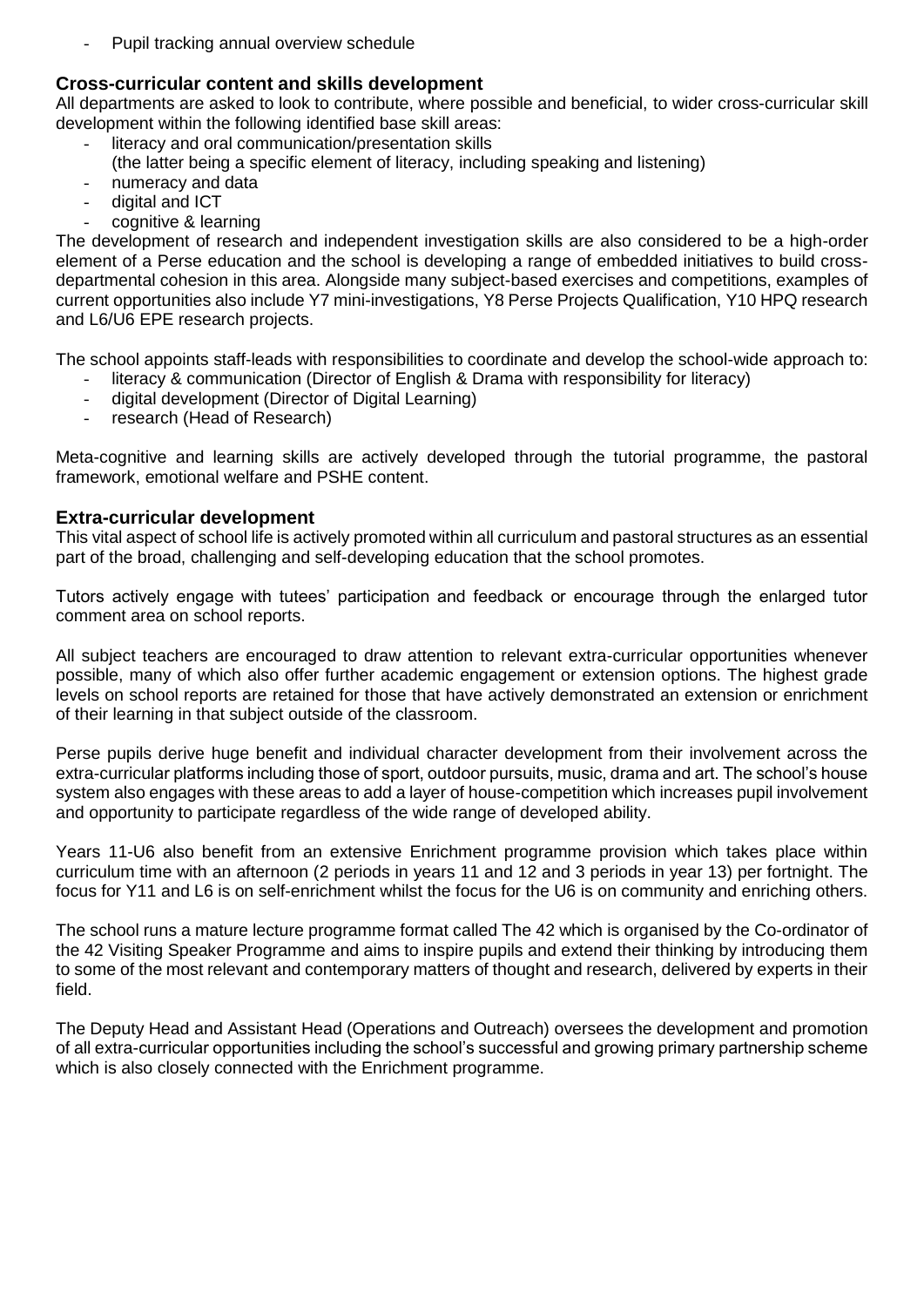Related Documentation:

- The annual clubs and societies booklet
- The Enrichment booklet
- The 42 termly programmes
- Pupil activity and aspiration portfolios (self-logged)
- Pupil self-assessment extra-curricular involvement reflection

# **Resourcing and use of digital technology**

The school aims to realise maximum benefit from the deployment of suitable digital resources whilst remaining judicious in its usage and aware of the need to monitor the real benefit to learning (alongside any possible disadvantages) from all use cases.

The school encourages staff and departments to relate digital deployment to the SAMR model [Substitution – Augmentation – Modification – Redefinition] in order to rationalise the purpose and level of digital engagement.

The school's approach is one of providing suites of tools for teacher and departmental usage, each of which have complementary uses and which can be deployed most beneficially with active sharing of 'what works' between staff and within departments. As such, the Upper school has access to class sets of chromebooks, computer rooms (pc based), and sets of laptops, all of which can be booked through central resource booking utilities.

In addition the school operates what might be described as a constrained BYOD strategy. Pupils in the  $6<sup>th</sup>$ form bring their own digital device and pupils in years 9 to 11 have a school-managed device with appropriate filtering and security restrictions.

Students have school and home/remote access to a wide range of school services including their email, the school portal, the virtual learning environment, their personal documents area, the school calendar, fixtures and communications.

School written communication with parents is principally through Parent Portal, which integrates our schoolwide communication system called PersePost (alongside personal emails or letters where appropriate). The system handles a wide-range of two-way communication ranging from school newsletters, school reports, merit congratulation letters, sports fixtures, visit consent forms and student option choices.

The school's lead on digital deployment is coordinated by the Director of Digital Learning in conjunction with the Director of ICT and the Deputy Head Teaching and Learning. The rationale for open engagement with a full range of technology alongside teacher and departmental sharing on route to a longer term likely full-BYOD strategy is outlined in the school's Digital Strategy overview.

The school actively supports and encourages student acquisition of ICT and digital literacy skills. The school is a registered Certiport centre and offers ICT accreditation (in Microsoft and Adobe packages) through an extra-curricular route for all years and also in curriculum engagement options for Y7, Y10, Y11 and L6. In addition, an 'ICT skills' programme exists in Y7-9 in which students and parents are provided with a booklet of key skills (with particular departmental integration in Y7) and receive a skills-feedback assessment at the end of each year.

#### **Emotional development**

Alongside academic development, wider character and emotional development is of equal importance to the school, as demonstrated by our underlying school values. An underlying resilience alongside a freedom to 'fail' and improve through a process of repeated 'failures' is essential to a healthy education and is particularly important in a high-achieving environment in which all individual successes, often of very different types and magnitudes, need cherishing and celebrating. The school values 'one another' not just because of what we do but because of a fundamental belief in the value and worth of each individual. Emotional development and well-being: the chance to discuss and grow in small groups is firmly embedded in our small tutor-group concept; emotional welfare lessons, morning tutorial time, PSHE and SMSC content, assembly content and as an important strand/backbone to the student development work which all teachers partake in.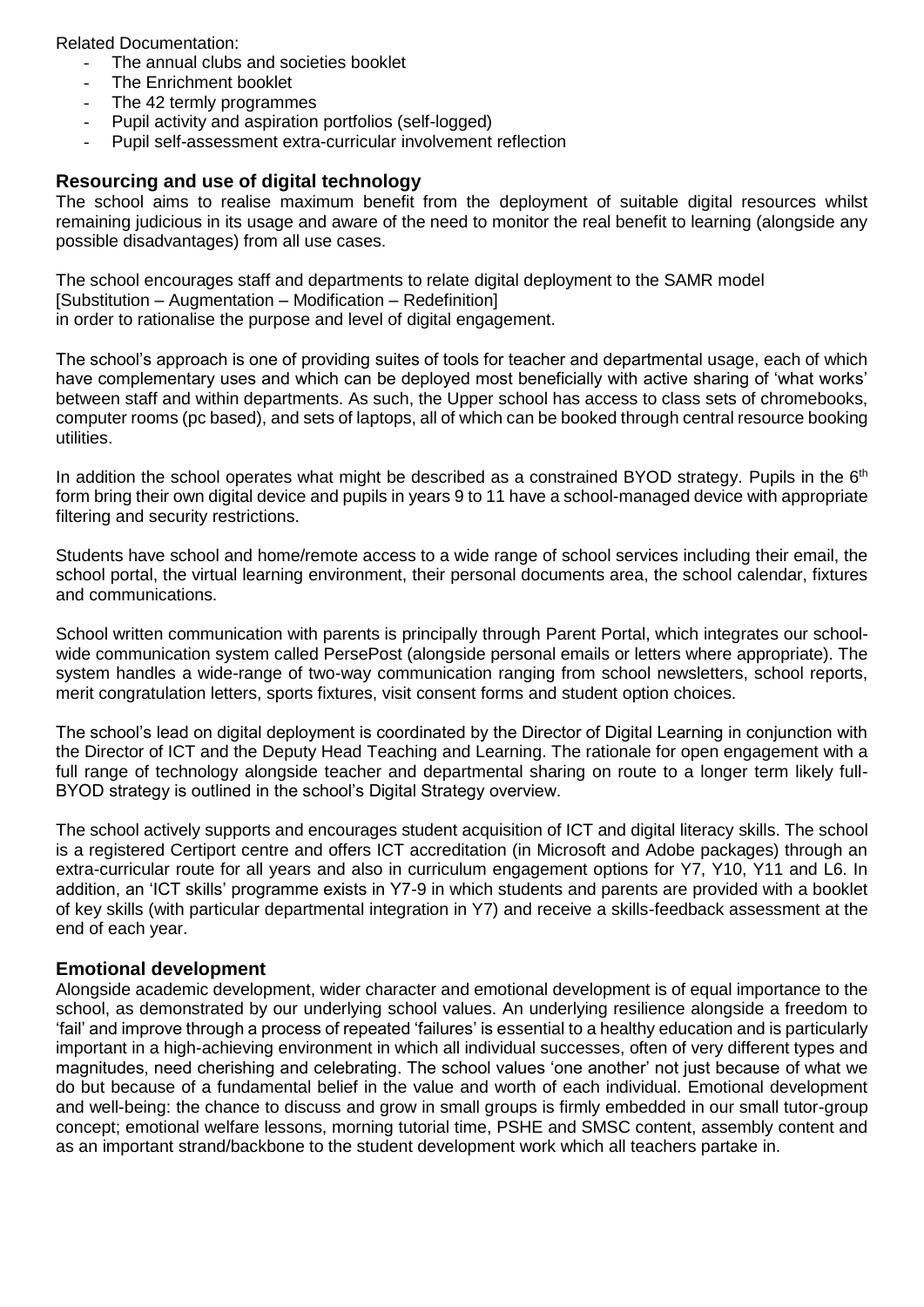# **Physical development**

All pupils at the Upper school have three or four Games sessions per fortnight alongside additional PE in most years. Increasing choice in Games activities is added as students progress through the school with most students participating in a fixed programme for Years 7-8, with the ability to shape their own choices in Y9 upwards. Pupils in the sixth form enjoy a comprehensive programme of games/sporting activities and options which is appropriate to their needs and interests and which complements and encourages balance and breadth to their main academic study.

Alongside the obvious health benefits that come from participating in games, there are five 'core values' which form an invaluable educational experience for all pupils who take part. These core values are teamwork, discipline, enjoyment, respect and sportsmanship.

Our games programme enables students to work within groups outside their regular friendship groups; to stand magnanimous in victory and gracious in defeat; shaking hands and applauding their opponents from the field; offering pupils an invaluable lesson that can be transferred to many aspects of life together with the development of inner confidence and resilience.

The aims of the Sport Department are for pupils:

- to enjoy sport at The Perse School
- to achieve success in boys and girls hockey (indoor & outdoor) by regularly achieving regional and national recognition at U14, U16 and U18 level.
- to achieve success at county and regional level in rugby, hockey, cricket, netball, cross-country and shooting.
- to achieve success at county at basketball, tennis, athletics
- to have opportunity to be challenged mentally and physically in badminton, football, squash, rowing, climbing
- to have opportunity to compete and represent the school.
- To keep students participating in competitive sports for as long as possible.
- to reinforce good sporting etiquette
- to participate in sport in a safe way (including appropriate warm up and cool down routines)
- to respect players and officials
- to take responsibility for the sports equipment and personal belongings

#### Related Documentation:

- The Sport Department Handbook
- Sporting provision information and choice requests to students/parents

# **Personal, social, health and economic education**

The school's PSHE programme is designed to reflect the school's aims and ethos, educate students on a wide range of contemporary and relevant matters, encourage respect for all people and promote respect and a culture of tolerance and diversity.

Curriculum time is currently provided in all year groups together with visiting speaker and additional tutorial content at various points in the year.

# **Spiritual, moral, social & cultural development:**

The school actively promotes student development in a wide range of SMSC matters by way of preparation for the opportunities, responsibilities and experiences of life in British society. We aim to provide full and ageadjusted coverage of the nationally identified content including

- fundamental British values
- developing self-knowledge, self-esteem and self-confidence
- learning to distinguish right from wrong and to respect the civil and criminal law of England;
- encouraging pupils to accept responsibility for their behaviour, show initiative and understand how they can contribute positively to locality and society more generally
- acquiring a broad general knowledge of and respect for public institutions and services in England;
- furthering tolerance and harmony between different cultural traditions by enabling pupils to acquire an appreciation of and respect for their own and other cultures
- encouraging respect for other people, paying particular regard to the protected characteristics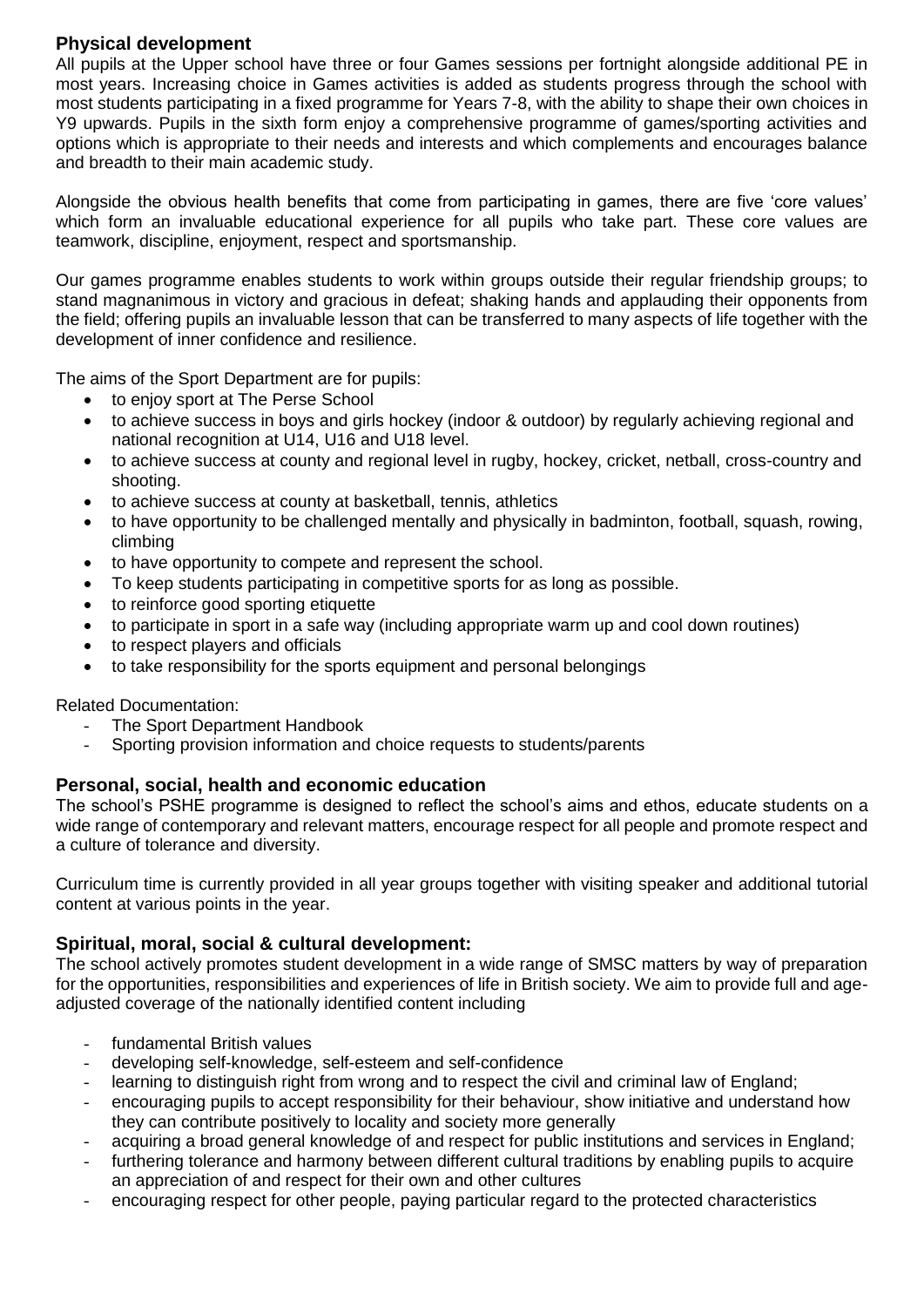The school requires teachers in our quality of education policy to be aware of these wider aims and to challenge discriminatory or extremist opinions or behaviours as a matter of routine whenever or wherever encountered and to report concerns.

Related Documentation for PSHE and SMSC:

- Upper School Policy on Personal, Social, Health and Economic Education (PSHE) and Spiritual, Moral, Social and Cultural Education (SMSC)
- PSHE schemes of work and year by year overview
- SMSC assembly coverage planning documentation
- Related tutorial and visiting speaker content
- Relevant information in pupil handbooks
- Pastoral tutorial programmes
- School council minutes
- Curriculum integration notes from department handbooks

# **Religious education**

The school recognises the importance of a rounded human, social and spiritual education including the promotion of spiritual, moral, social and cultural development within the broadly Christian ethos and heritage of the school.

Core curriculum time is provided in Years 7-9 with a generous timetable allocation. Alongside core content coverage, the subject is also presented as a central humanities subject alongside Geography, History and Ancient History and students have the opportunity to continue it into Years 10 and 11 (and beyond) as a GCSE and then A Level elective.

Religious education coverage continues for all into Years 10 and onwards through a combination of the regular spiritual and moral assembly programme, visiting speakers (including The 42 programme) and tutorial material.

In particular, alternating Wednesday assemblies are used to explore a range of topical, moral, social, educational and spiritual themes, and these may include hymns or prayers on occasions. In addition, a number of more formal Christian assemblies are held during the year in a more traditional service format including a Remembrance assembly, a Founder's Day assembly and a Carol Service. Exemptions from attending these formal assemblies are granted on the basis of religious conviction on parental request.

Related documentation:

- Upper School Policy on Personal, Social, Health and Economic Education (PSHE) and Spiritual, Moral, Social and Cultural Education (SMSC)
- RS schemes of work Years 7-9 (studied by all pupils in these years)
- SMSC assembly coverage planning documentation

# **Progression and Careers Overview**

The school is committed to the provision of high quality progression and careers education and guidance for all students. This is most effective when delivered at formative stages as students progress through the school to support their higher education ambitions and career aspirations, enabling them to reflect on their options with clear and objective information and advice.

Our principles are:

- to provide impartial up to date and broad information by working closely with higher education institutions and employers, leading towards informed student choices which facilitate potential
- to challenge stereotyping and encourage students to widen their career consideration, ideas & understanding.
- to give accurate and up to date information about current opportunities
- to regularly review and evaluate to improve careers and progression provision and delivery
- to link effectively with PSHE and curriculum provision to maximise student learning and engagement at the right times